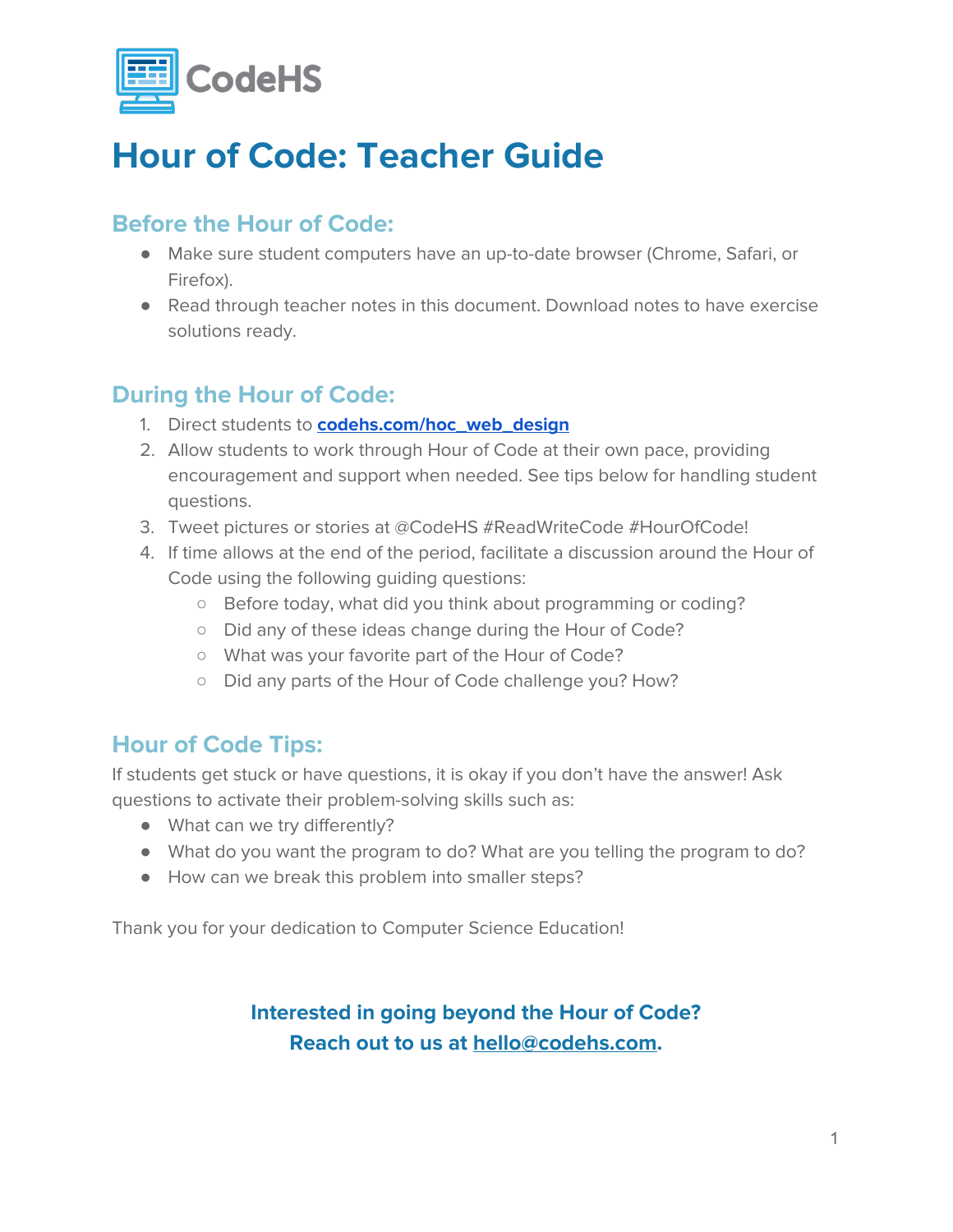

# **Web Design Teacher Notes**

In this Hour of Code, students will learn the basics of building websites with HTML. Students will learn about how a website is structured and organized, how to add different elements to a webpage, and how to add color to their page. Students will make a simple personal website in this Hour of Code.

## **Objective**

Students will be able to …

- Explain what HTML is
- Identify the tags used in a website
- Understand how a website is structured

#### **Link to Activity: [codehs.com/hoc\\_web\\_design](http://codehs.com/hoc_web_design)**

## **Standards:**

#### **Discussion Questions**

- Why are websites important? What do we use them for?
- Why is design important when it comes to websites?
- What do we need to be careful of when we think about building websites?
- How do you think websites will change over time?
- What is a website you would like to build?

#### **Exercise Solutions**

| <b>Say Hello!</b>  |                                                                                                                              |  |
|--------------------|------------------------------------------------------------------------------------------------------------------------------|--|
| <b>Description</b> | Create an HTML web page to introduce yourself to the world! Be sure to use the<br>` <h1>`tag on your page.</h1>              |  |
| <b>Motivation</b>  | Students get first introduction to HTML tags.                                                                                |  |
| <b>Solution</b>    | <h1>Hello, my name is Karel!</h1>                                                                                            |  |
| <b>Note</b>        | Students answers will vary based on the name they input. The autograder will<br>check for the presence of the <h1> tags</h1> |  |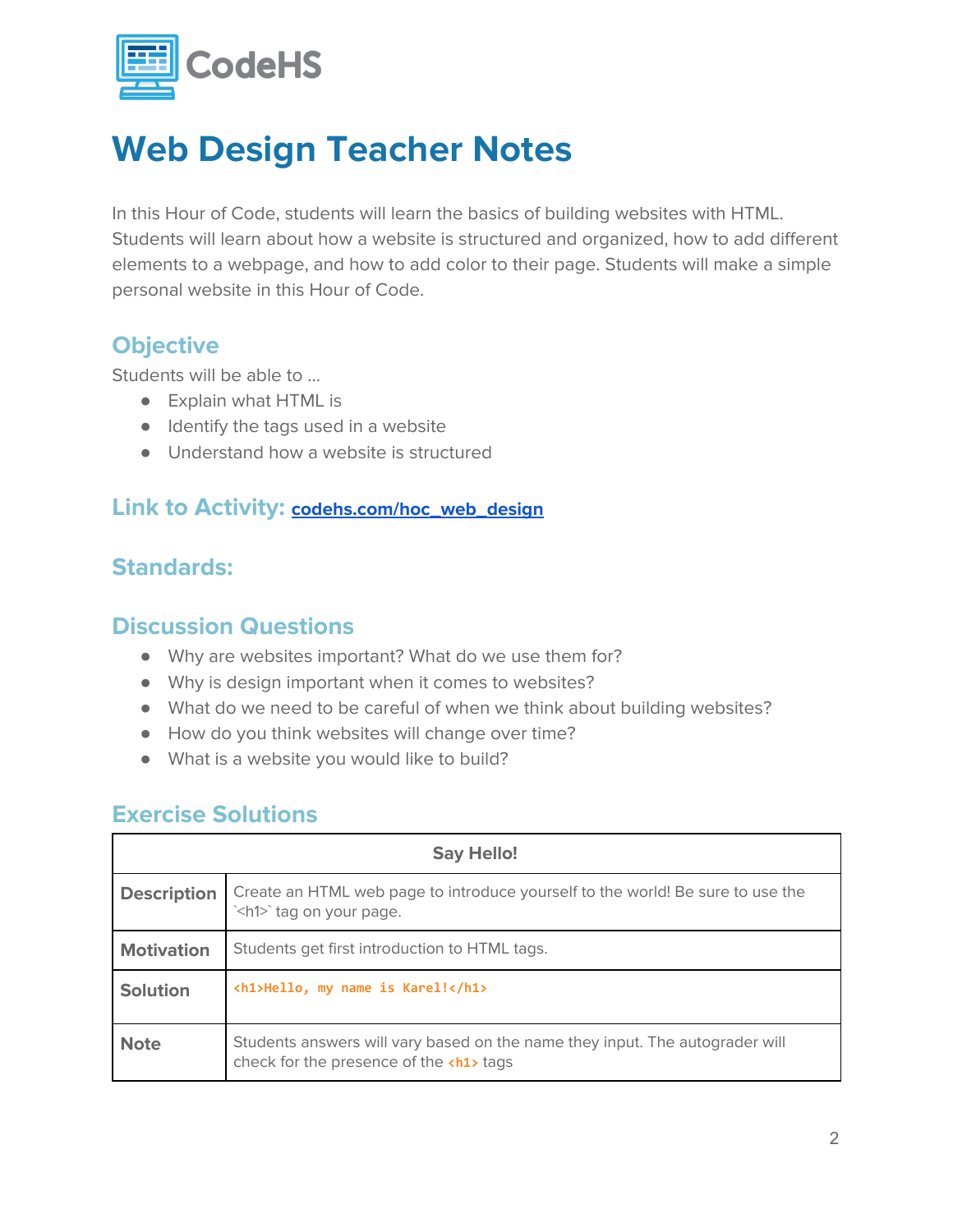

# **Web Design Teacher Notes**

| <b>Your First HTML Page</b> |                                                                                                                        |  |
|-----------------------------|------------------------------------------------------------------------------------------------------------------------|--|
| <b>Description</b>          | Create a webpage with the title "My First Web Page"<br>The content of the page should describe your favorite activity. |  |
| <b>Motivation</b>           | This exercise will show students how to style with multiple tags.                                                      |  |
| <b>Solution</b>             | <h1>Karel</h1>                                                                                                         |  |
|                             | <h1>I love to skateboard!</h1>                                                                                         |  |
| <b>Note</b>                 | Students should focus on adding a closed tag for every open tag and becoming<br>familiar with the layout of HTML       |  |

| <b>Collage on a Theme</b> |                                                                                                                                                                                                                                                                                                                                                                                                                                                                     |  |
|---------------------------|---------------------------------------------------------------------------------------------------------------------------------------------------------------------------------------------------------------------------------------------------------------------------------------------------------------------------------------------------------------------------------------------------------------------------------------------------------------------|--|
| <b>Description</b>        | Add four images to this web page using the `simg>`tag. They should all be related<br>to each other on some theme. The height should be 150px. Make sure to put this in<br>the '<br>body>' section of the web page.                                                                                                                                                                                                                                                  |  |
| <b>Motivation</b>         | Students can now add images to their websites and find images about topics they<br>are interested in                                                                                                                                                                                                                                                                                                                                                                |  |
| <b>Solution</b>           | <img <br="" src="https://codehs.com/static/img/modules/karel.png" width="150px"/> height="150px"><br>$\sin$<br>src="https://s3-us-west-2.amazonaws.com/codehsuploads/8c7f229838478a7af2462a8<br>2f4a27cb8" width="150px" height="150px"><br><img <br="" src="https://codehs.com/static/img/modules/karel_puzzles.png"/> width="150px" height="150px"><br><img <br="" src="https://codehs.com/static/img/modules/karel practice.png"/> width="150px" height="150px"> |  |
| <b>Note</b>               | Students images will vary. The autograder will check for the presence of the 4 <img/><br>tags.                                                                                                                                                                                                                                                                                                                                                                      |  |